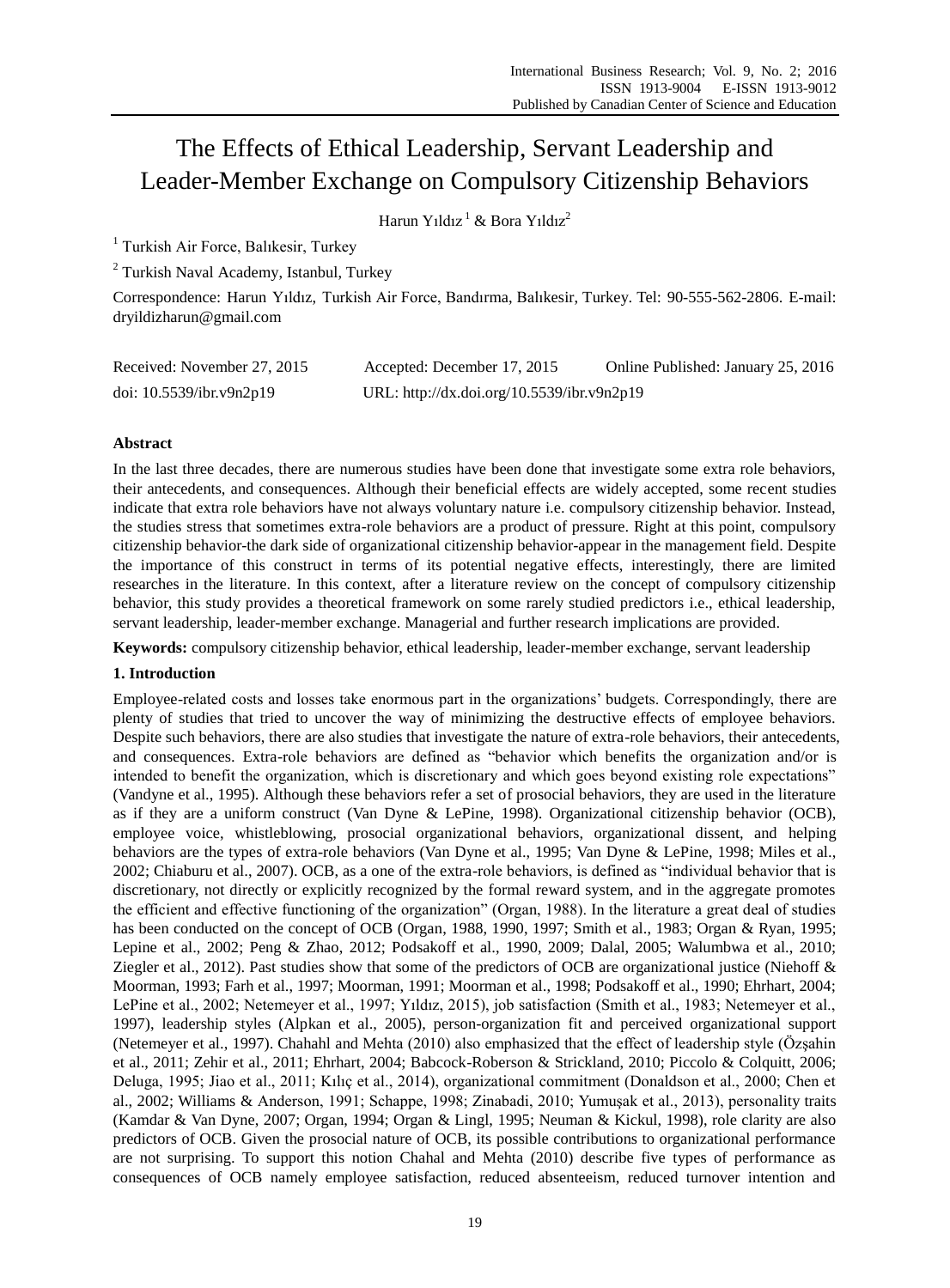loyalty. As understood from these studies, in past three decades, past researchers comprehensively investigated antecedents and consequences of OCB. According to the literature, employee perceptions towards to their organizations have a critical role in emerging of OCB. Also, the majority of studies in the literature clearly indicate that if employees' perceptions are positive, they develop some positive attitudes and exhibit OCBs.

In addition to above-mentioned studies, recent research interest draws attention to voluntary nature of OCB (Bolino et al., 2004; 2010; Makishi, 2008; Peng & Zhao, 2012; Vigoda-Gadot, 2006; 2007; Zhang et al., 2011). In other words, researchers claim that OCB sometimes emerge as a result of some kind of pressure (Alkan & Turgut, 2015; Bolino et al., 2010; Vigoda-Gadot, 2006; 2007) and this type of OCB can be harmful for the organization even though it appears beneficial for organizations. Vigoda-Gadot (2006; 2007) labeled this kind of OCB as "compulsory citizenship behavior (CCB)". Vigoda-Gadot (2007) defined CCB as 'employees' engagement in extra-role, but not necessarily voluntary, behaviors that are conducted under duress and not as a result of the self-driven good will of the individual himself/herself". As understood from this definition CCB emphasizes involuntary behaviors by comparison with the conventional OCB. Moreover, in contrast to conventional OCB, CCB can be accepted as a source of negative employee behaviors. For instance, Peng and Zhao (2012) state that CCB is negatively related to the contextual performance, organizational commitment. Zhao et al. (2013) also state that CCB is positively related to the abusive supervision and negatively related to psychological safety. Supporting these studies Zhao and Peng (2014) stress the importance of the organizational justice as predictors of CCB. Their findings show that, in their moderated mediation model, OCB has a negative impact on CCB, however, this relationship is not directly but through organizational identification when perceived interactional justice is low. As understood from these studies there are some studies with related to the CCB in the literature (see Table 1), however, given the importance of this construct CCB related studies are interestingly limited. In light of these explanations, in this paper, we highlighted the effects of employee's ethical leadership, servant leadership and leader-member exchange (LMX) perceptions on exhibiting compulsory citizenship behavior. Despite the importance of leaders as role models in the organizations, their role on the exhibiting compulsory citizenship behaviors has been interestingly underresearched. Therefore, the present study has three research questions: (a) is servant leadership a predictor of CCB? (b) is ethical leadership a predictor of CCB, and (c) is the leader-member exchange (LMX) predictors of CCB?

The paper proceeds in the following manner. It begins with a literature review on compulsory citizenship behavior. Then the effects of ethical leadership, servant leadership and LMX on CCBs are discussed. Lastly, conclusion and implications are forwarded.

### **2. Theoretical Frameworks and Propositions**

Social exchange theory (Blau, 1964) suggests that behaviors are the product of perceptions and attitudes. In other words, there is an exchange relationship among perceptions, attitudes and behaviors. In this respect, it is easy to say that according to social exchange explanations the pattern of behaviors is shaped by attitudes and perceptions. Supportively, Yıldız et al. (2015a; 2015b) assert that positive perceptions trigger positive behaviors via positive attitudes or vice versa. On the other hand Yukl (2002) state that leaders have a power of influence on their followers. Past researchers indicate that role models influence prosocial behaviors (Mayer et al., 2010; Picollo et al., 2010) and destructive deviant workplace behaviors (Uddin et al., 2014; Van Gils et al., 2015). In light of these arguments, leaders, as role models, have an important role at fostering positive behaviors (Demirtas and Akdoğan, 2014; Demirtas, 2015) and preventing destructive or harmful employee behaviors. In the following section the effects of ethical leadership, servant leaderships, and LMX on compulsory citizenship behaviors are presented.

### *2.1 Compulsory Citizenship Behavior*

Compulsory citizenship behaviors (CCBs) are defined as the dark side of organizational citizenship behaviors. Although Zhang et al. (2011) categorized OCBs into four types (see Figure 1) that based on voluntary levels of OCBs namely altruistic, responsible, reciprocity and compulsory OCBs, their approach is more holistic compared with to the other researchers. According to their literature review, instrumental and compulsory citizenship behaviors accepted as norms when environmental changes are prevalent. In other words, when uncertainty dominates the organizational environment these two kinds of OCB come to the forefront as a tool to avoid the ambiguity. As seen from Figure 1 CCB has negative effects on both individuals and organizations.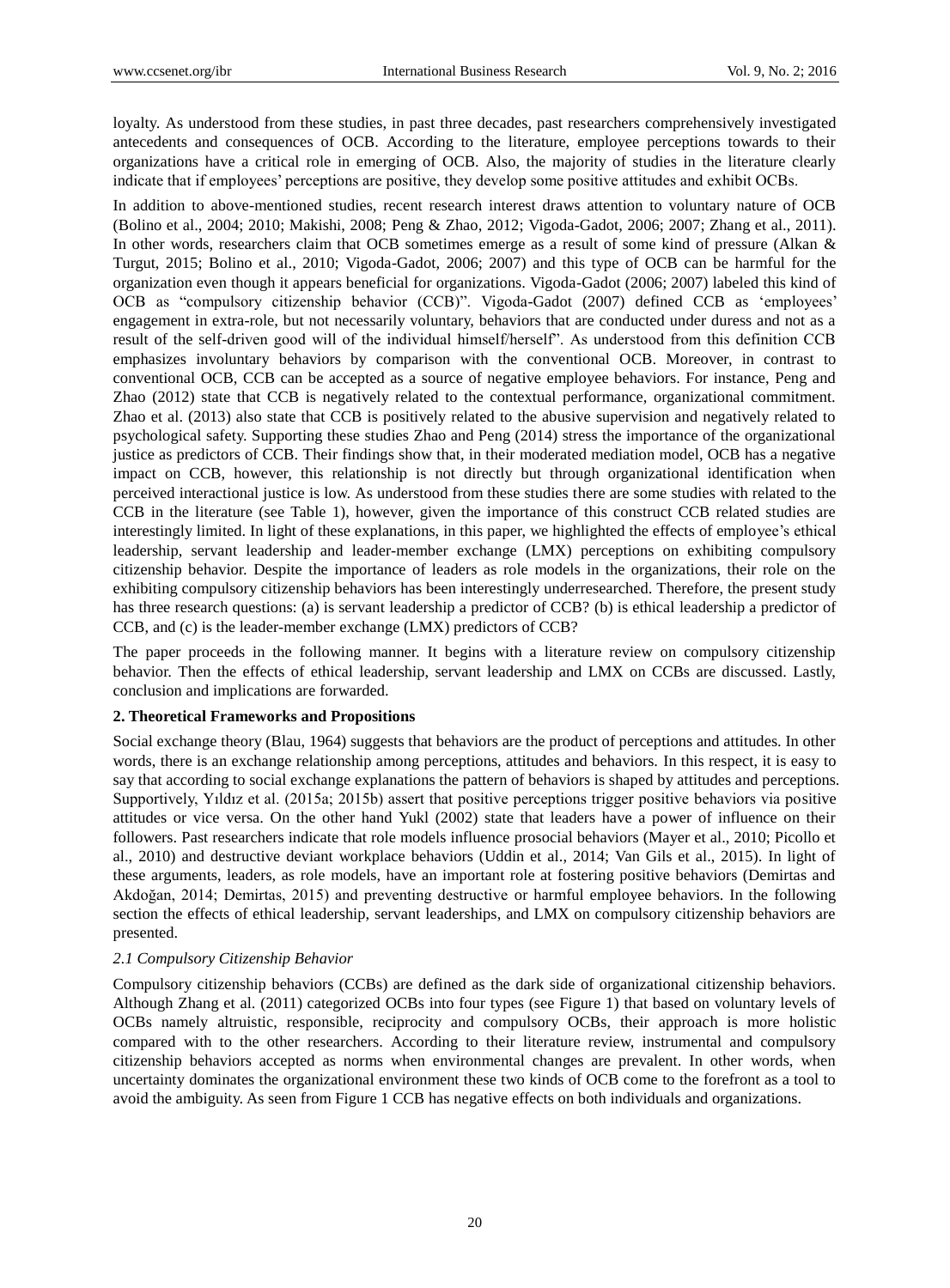

Figure 1. The consequence of OCB continuum for organization and employees (Zhang et al., 2011)

Conversely, the majority of the studies about CCB try to split this construct from the conventional OCB. Despite the submissive understanding of OCB, which is OCB is always beneficial for organizations was previously questioned by Bolino et al.'s (2004) study, there are limited researches have been done about the negative results of CCB up until now (see Table 1). Vigoda-Gadot' (2006; 2007) frontier studies make an effort to construct and concept definition of CCB. In this respect, his studies have an important role in terms of understanding of this construct. In his concept definition, he draws attention to two important points about the CCB. Firstly, he states that if employees perceive pressure on themselves their OCBs are not as same as conventional OCB. As remembered Organ's a series of studies (1988; 1990; 1997) conventional OCB has a voluntary nature and OCBs are the product of the "will". While conventional OCB stresses the will, CCB refers imposing OCB behaviors to employees. In other words, CCBs can be the result of some pressure sources such as themselves, family, manager, successful co-worker, and organizational climate (Alkan & Turgut, 2015). Supporting this notion, Vigoda-Gadot (2006) stresses that employees are exposed to some kind of managerial and social pressures to exhibit non-task behaviors in the workplace. However, these behaviors lost their voluntary nature and beneficial effects contrary to what is believed (Vigoda-Gadot, 2006; 2007). Secondly, CCBs are seen as a kind of extra-role behaviors, however, the roots of these behaviors are not based on "self-driven will". Therefore, CCBs can be seen as an illusion in terms of being good citizenship.

Past researchers indicate that CCB is positively related to some negative outcomes and predictors. Although there are limited studies in the literature, these studies build consensus about the negative effects of CCB on employees and organizations. For instance, Vigoda-Gadot (2007), in their study, investigated the relationship between CCB and some negative constructs such as job stress, intention to leave, negligent behavior, and burnout. His findings show that CCB is positively related with these behaviors. Additionally, to stress negative side of CCB, he also investigated the relationship between CCB and some positive constructs (i.e. innovation, job satisfaction, in-role performance, job autonomy participation decision making, and group level OCB). Similarly, his findings show that CCB is negatively related to all of these constructs except for the participation decision-making. On the other hand, Bolino et al. (2010) found that while citizenship pressure is a useful factor for boost OCBs, it is also positively related to some negative outcomes such as work-family conflict, job stress, work leisure conflict, and intention to quit. Zhao et al. (2014) also assert that CCB is negatively related to the OCB, interactional justice, and organizational identification. Peng and Zhao (2012) state that CCB is negatively related to contextual performance and organizational commitment. Zhao et al. (2013) also state that CCB is positively related to the abusive supervision and negatively related to psychological safety. As understood from the above-mentioned studies CCB is associated with the negative outcomes (see Table 1).

Given the limited studies in the literature, it has overlooked that employees' intention to exhibit CCBs may differ depending on their leadership perceptions. Since leaders have an influence on their followers and organizations (Gregory Stone et al., 2003), and since they affect extra role behaviors and organizational performance (Wang et al., 2005) they are important actors in organizations. When it is considered that leaders are followers-focused and ethical consideration-focused (i.e. servant leadership, ethical leadership) we suggest that these leaders are the source of positive behaviors and negative predictors of harmful behavior ie. CCBs. Also, we suggest that the quality of the relationship between leader and followers (LMX) is also positive predictors of prosocial or constructive organizational behaviors. Accordingly, we propose that if employees LMX quality is high, those employees may not prone to exhibit CCBs.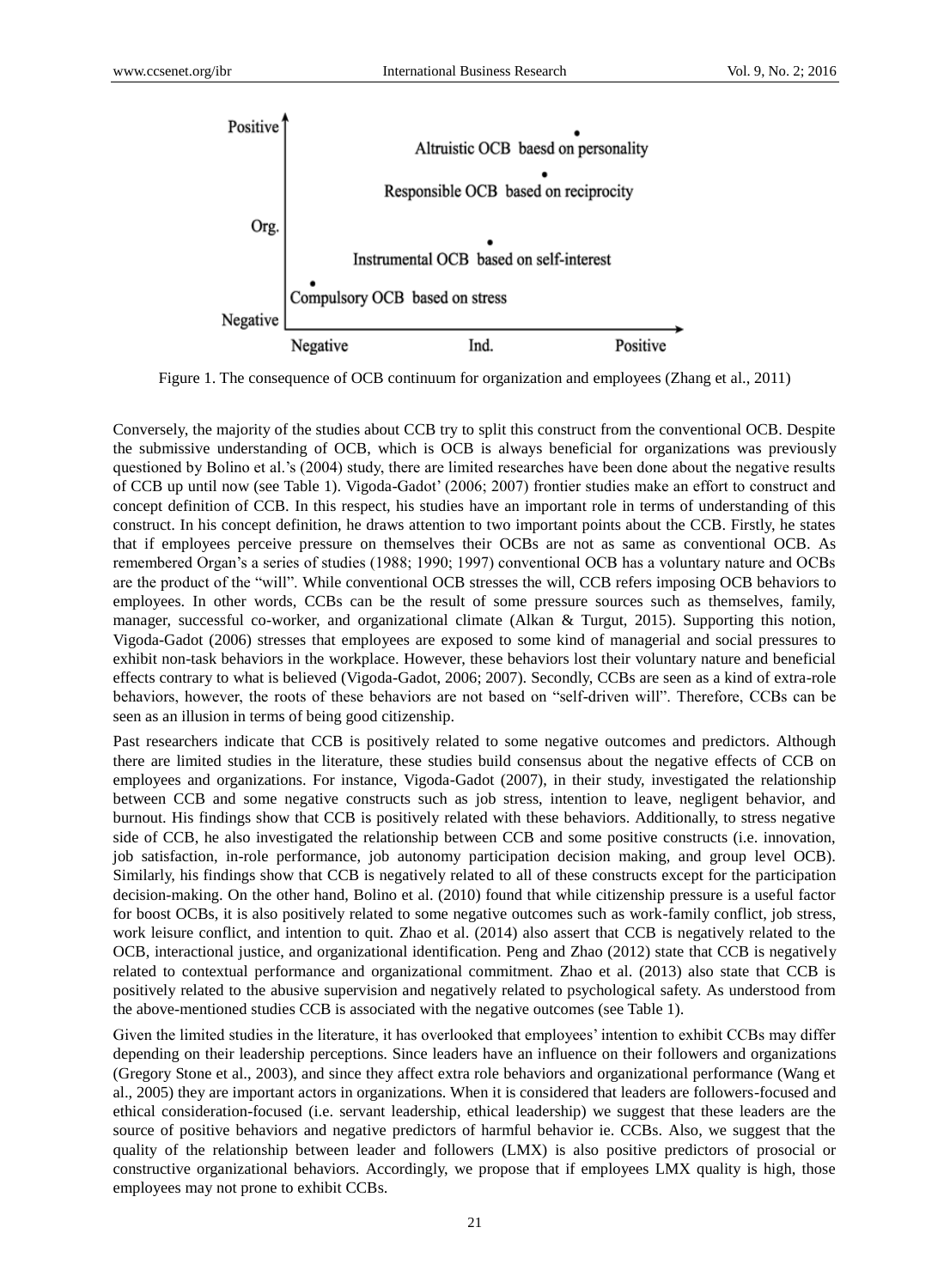| <b>Source</b>                           | <b>Antecedents</b>                                                                                                                                      | <b>Behavior</b>                                                            | Consequences            |
|-----------------------------------------|---------------------------------------------------------------------------------------------------------------------------------------------------------|----------------------------------------------------------------------------|-------------------------|
|                                         | Organizational politics<br>$\bullet$                                                                                                                    |                                                                            |                         |
| Alkan (2015)<br>Alkan and Turgut (2015) | Psychological safety<br>$\bullet$                                                                                                                       | Compulsory Citizenship Behavior                                            |                         |
|                                         | Pressure sources<br>$\bullet$                                                                                                                           |                                                                            |                         |
|                                         |                                                                                                                                                         |                                                                            | • Increased OCB         |
| Bolino et al. (2010)                    |                                                                                                                                                         |                                                                            | · Work-family conflict  |
|                                         | • Citizenship pressure                                                                                                                                  | Compulsory Citizenship Behavior                                            | • Work-leisure conflict |
|                                         |                                                                                                                                                         |                                                                            | $\bullet$ Job stress    |
|                                         |                                                                                                                                                         |                                                                            | • Turnover intention    |
| Zhao et al. (2014)                      | Compulsory citizenship behavior<br>٠                                                                                                                    |                                                                            |                         |
|                                         | Interactional justice<br>٠                                                                                                                              | Organizational Citizenship Behavior                                        |                         |
|                                         | Organizational identification<br>$\bullet$                                                                                                              |                                                                            |                         |
| Zhao et al. (2013)                      | • Psychological safety                                                                                                                                  |                                                                            |                         |
|                                         | • Abusive supervision                                                                                                                                   | Compulsory Citizenship Behavior                                            |                         |
| Vigoda-Gadot (2006)                     | Concept definition                                                                                                                                      |                                                                            |                         |
| Makishi (2008)                          | $\bullet$ Gender                                                                                                                                        |                                                                            |                         |
|                                         | • Voluntary nature of OCB or CCB                                                                                                                        | · Organizational Citizenship Behavior<br>• Compulsory Citizenship Behavior |                         |
|                                         | · Type of behavior: altruistic or civic                                                                                                                 |                                                                            |                         |
| Peng and Zhao (2014)                    | • Psychological contract violation                                                                                                                      |                                                                            |                         |
|                                         | · Task performance                                                                                                                                      |                                                                            |                         |
|                                         | · Contextual performance                                                                                                                                | Compulsory Citizenship Behavior                                            |                         |
|                                         | · Organizational commitment                                                                                                                             |                                                                            |                         |
|                                         | · China tradition                                                                                                                                       |                                                                            |                         |
| Vigoda-Gadot (2007)                     | • Job stress                                                                                                                                            |                                                                            |                         |
|                                         | • Innovation                                                                                                                                            |                                                                            |                         |
|                                         | • Organizational politics<br>• Job satisfaction<br>• Turnover intention<br>· Negligent behavior<br>• Group-level OCB<br>Compulsory Citizenship Behavior |                                                                            |                         |
|                                         |                                                                                                                                                         |                                                                            |                         |
|                                         |                                                                                                                                                         |                                                                            |                         |
|                                         |                                                                                                                                                         |                                                                            |                         |
|                                         |                                                                                                                                                         |                                                                            |                         |
|                                         | $\bullet$ OCB                                                                                                                                           |                                                                            |                         |
|                                         | • Task performance                                                                                                                                      |                                                                            |                         |
|                                         | · Participation decision making                                                                                                                         |                                                                            |                         |
|                                         | • Autonomy                                                                                                                                              |                                                                            |                         |
|                                         | • Status                                                                                                                                                |                                                                            |                         |
|                                         | • Education                                                                                                                                             |                                                                            |                         |
| • Tenure                                |                                                                                                                                                         |                                                                            |                         |
| Yıldız and Yıldız (2015a)               | A comparative approach to OCB and CCB (Literature review)                                                                                               |                                                                            |                         |

#### Table 1. Compulsory citizenship behaviors related studies

## *2.2 Ethical Leadership*

Ethical conduct and ethical dimension (moral) of the leadership become visible since prominent ethical scandals are seen in nearly every organizations such as business, government, and even religious organizations (Brown & Trevino, 2006). Ethical leadership refers to "the actions, talks, and other behaviors which consist of appropriate norms" (Demirtas, 2015). According to Brown et al. (2005) ethical leadership is defined as "the demonstration of normatively appropriate conduct through personal actions and interpersonal relationships, and the promotion of such conduct to followers through two-way communication, reinforcement, and decision-making". Ethical leaders are defined as honest, caring, trustworthy, proactive and principled role models, who make fair and balanced decisions, communicate with their followers about ethics, and set clear ethical standards (Brown & Trevino, 2006, p. 597; Mayer et al., 2009). Indeed, ethical leaders are perceived as fair since their approach to ethics based on justice insight (Shapiro & Stefkovich, 2011). On the other hand, social learning theory (Bandura, 1977; 1986) is a theoretical basis for understanding ethical leadership because leaders affect the ethical actions of followers by means of modeling (Brown et al., 2005). Ethical leadership is an essential leadership behavior. Therefore, ethical leaders promote ethical behavior and initiate efforts to hinder unethical practices (Yukl, 2002). In line with this explanation, since ethical leaders are possible source of rewarding positive behaviors such as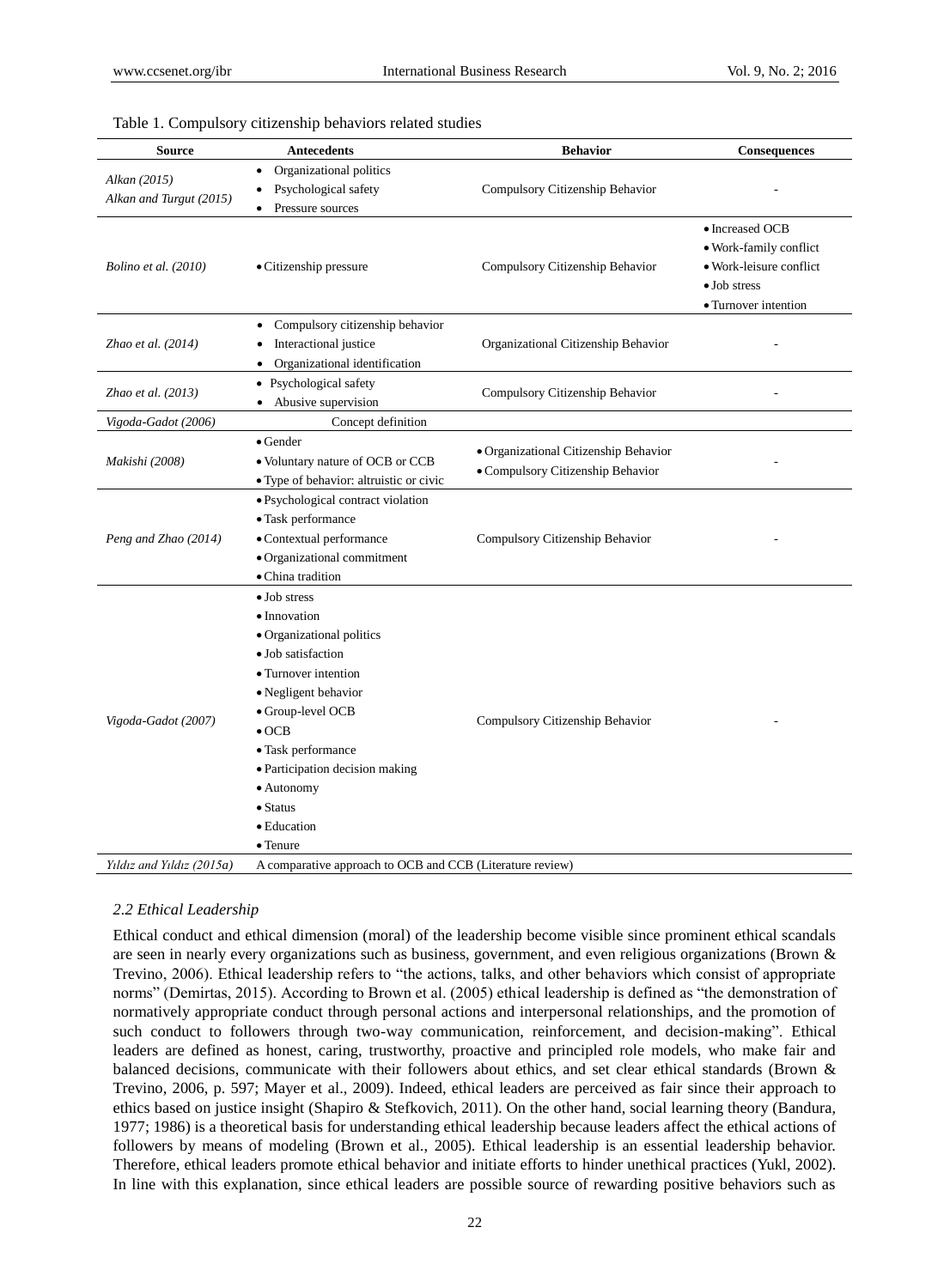engaging in helping behaviors to assist colleagues, employees will be more prone to provide help to other employees when assistance is needed (Mayer et al., 2009). Thus, given the importance of ethical leadership, leaders need to better understanding of ethical issues (Shapiro & Stefkovich, 2011). Especially, top managers should be ethical leader; otherwise the effects of ethical leadership will not spread in the organizations (Trevino et al., 2000).

There are many empirical studies in the literature that investigate the relationship between ethical leadership and its positive consequences. For example, Brown et al. (2005) found that ethical leadership was positively related to consideration behavior, honesty, trust in the leader, interactional fairness, socialized charismatic leadership, and abusive supervision. Also, they determined that ethical leadership is positively associated with outcomes such as perceived effectiveness of leaders, followers' job satisfaction and dedication (willing to give extra effort to one's job or contextual performance), and their willingness to report problems to management. Elci et al. (2012) state that ethical leadership and leadership effectiveness have a negative impact on turnover intention. Walumbwa and Schaubroeck (2009) found that the leader personality traits of agreeableness and conscientiousness were positively associated with ethical leadership. Additionally, they determined that followers' perceptions of psychological safety were partially mediated the relationship between ethical leadership and followers' voice behavior. Demirtas and Akdogan (2014) found that ethical leadership had both direct and indirect effects on affective commitment and turnover intention. Also, they determined that ethical leadership leads to greater affective organizational commitment and less turnover intention by shaping ethical climate. Results from Demirtas's (2015) study showed that ethical leadership has both direct and indirect effect on work engagement (positively) and organizational misbehavior (negatively). Mayer et al. (2009) found a negative relationship between both top management and supervisory ethical leadership and group-level deviance, and a positive relationship with group-level OCB. Also, they determined that supervisory ethical leadership mediated the effects of top management ethical leadership on group-level deviance and OCB. Brown and Trevino (2006, p. 596) proposed that ethical leadership is positively related to follower ethical decision-making, satisfaction, motivation and commitment and prosocial behavior, whereas it is negatively related to counterproductive behavior.

As a consequence of positive effects of ethical leadership, employees will have positive attitudes and behaviors toward their leaders. Since ethical leaders transmit high moral standards to employees, they encourage their followers to behave ethically in work-related processes and work context (Walumbwa & Schaubroeck, 2009, p. 1276). Therefore, from social learning theory's view, while ethical leadership style will produce positive outcomes e.g. extra-role behaviors, it will decrease compulsory citizenship behaviors. Similarly, Blau's (1964) social exchange theory suggests that behaviors are the product of perceptions and attitudes. In light of these theoretical foundations, since employees' ethical leadership perceptions has an influence of their behaviors and since ethical leadership related studies prove the positive effect of it on employee behaviors we propose that ethical leadership is a one of the preventive predictors of CCB. In this context, it follows that:

*Proposition 1:* Ethical leadership is negatively related to the compulsory citizenship behaviors.

## *2.3 Servant Leadership*

In consequence of changes in leadership theories, a new leadership style, which is introduced the term "servant leadership" emerged. Servant-leadership, firstly proposed by Robert K. Greenleaf in 1970, is an ethical perspective on leadership. Servant leaders serve others and satisfy their needs as a priority (Greenleaf, 1977; 1996; 2002). Servant-leaders are value-and character-driven people who are performance and process oriented (Page & Wong, 2000). Greenleaf Center for Servant-Leadership (Smith, 2015, p. 4), defines servant leadership as "increased service to others; a holistic approach to work; promoting a sense of community; and the sharing of power in decision making." According to Page and Wong (2000), a servant leader is "a leader whose primary purpose for leading is to serve others by investing in their development and well-being for the benefit of accomplishing tasks and goals for the common good." Spears (1995) identified 10 major leadership characteristics based on Greenleaf's (1977) study: Calling, listening, empathy, healing, awareness, persuasion, conceptualization, foresight, stewardship, commitment to the growth of people, and community building. Then, Barbuto and Wheeler (2002) defined servant leadership with the 11 characteristics as adding calling characteristic-the natural desire to serve others.

This model of leadership emphasizes power sharing, fulfilling the needs of others first and focusing on the development of employees as far as possible (Greenleaf, 2015). Additionally, servant leadership leads to positive outcomes for organizations (individual and organizational). The positive impact of the servant leader affects employees to behave successfully and consequently contribute to their experience of positive emotions and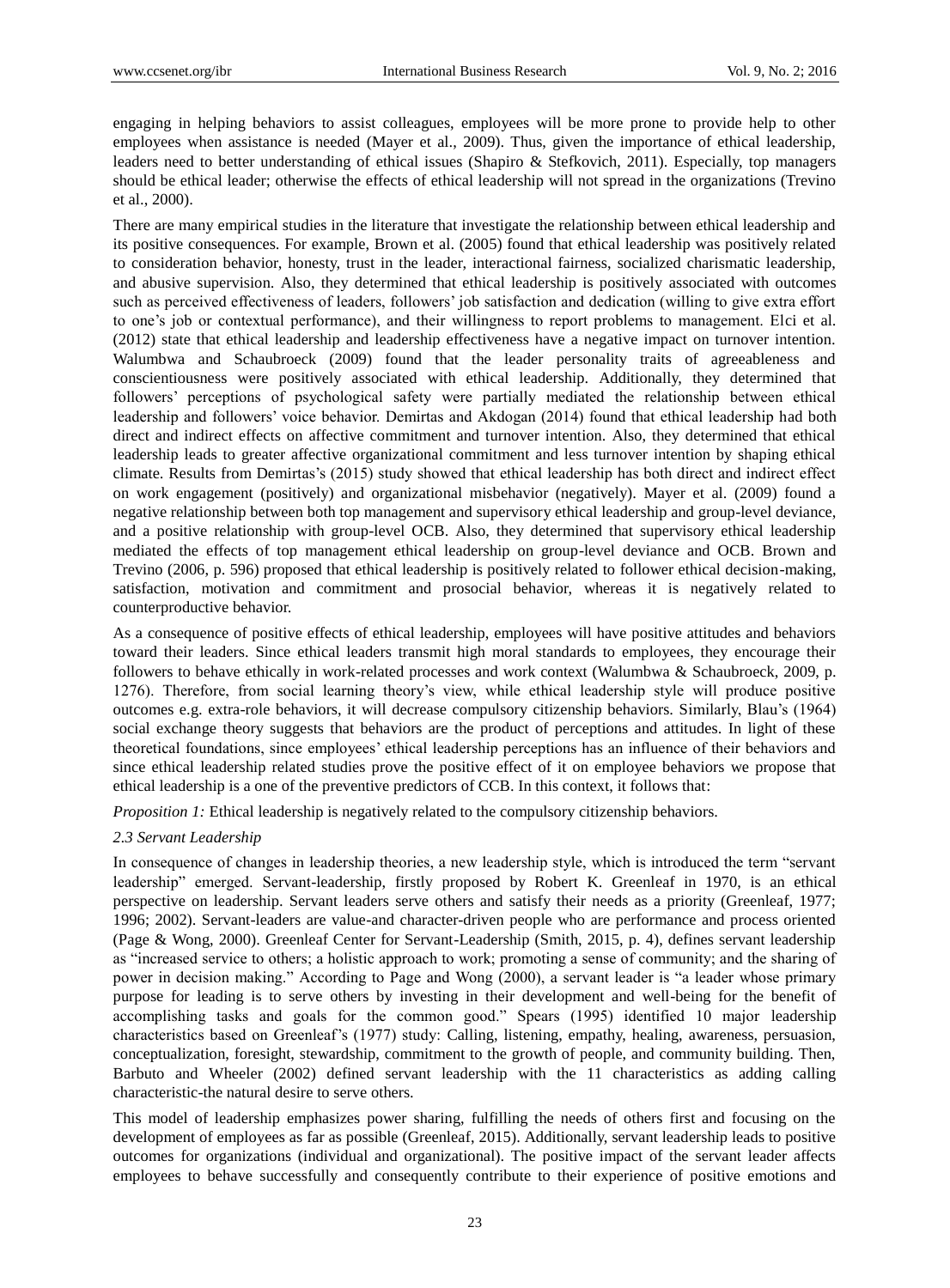successful behaviors (Dannhauser, 2007). Krekeler (2010) revealed that conscientiousness and agreeableness traits were positively associated with servant leadership. Hunter et al. (2013) found that leader agreeableness was positively related to servant leadership. Demirel et al. (2013) found strong and positive relationships between servant leadership and the quality of municipal services. Results from Rivkin et al.' (2014) study showed that servant leadership is positively related with employees' psychological health. Uru Sani et al. (2013) and Dal and Corbacioglu (2014) found a positive relationship between the servant leadership and the leader-member exchange. Barbuto and Wheeler (2002) also found that servant leadership is positively related with transformational leadership, leader-member exchange, motivation to perform extra effort, employee satisfaction, and organizational effectiveness. Washington (2007) found that employees' perceptions of their immediate supervisors' servant leadership were positively related to employees' job satisfaction and organizational commitment. Rimes (2011) found a positive relationship between the pastor's servant leadership style and members' affective and normative organizational commitment. Uru Sani et al. (2013) found that leader-member exchange and trust mediate the relationship between servant leadership and organizational citizenship behaviors and individual performance. Vondey (2010) found that servant leadership partially predicts organizational citizenship behaviors. In addition to this result, he determined that person-organization fit and organizational identification partially moderate the relationship between servant leadership behavior and organizational citizenship behavior. Barbuto and Wheeler (2002) proposed that servant leadership might affect other positive organizational outcomes, such as organizational citizenship behavior and other measures of performance. On the other hand, servant leadership affects negatively certain negative perceptions, emotions and behaviors. Orlan, and Di Natale-Svetnicka (2013) found that servant leadership negatively correlating with competitive and avoidance conflict management strategies, while positively correlates with collaborative, accommodating, and compromising conflict management strategies. Rivkin and colleagues' study showed that servant leadership is negatively related to emotional exhaustion and depersonalization (job strain). Also, they determined a negative relationship between servant leadership and ego depletion, and need for recovery (day-level indicators of strain). Han (2014) determined that as length of time working with the same supervisor increases, perceptions of employees' servant leadership decrease. Hunter et al. (2013) found that leader extraversion was negatively related to servant leadership. They found that servant leadership has a negative relationship with turnover intentions and disengagement. Additionally, they determined that service climate (at the group-level) mediated the effects of servant leadership on follower turnover intentions, helping and sales behavior.

Social learning theory (Bandura, 1977, 1986) has been used to explain the relationship of servant leadership with employees' attitudes and behaviors (Yıldız & Yıldız, 2015b). Social learning theory accounts for why some individual characteristics of the leader and situational effects are related to followers' perceptions of a leader as a servant leader. According to social learning theory, individuals learn attitudes, values and behaviors by giving attention to them of which attractive and reliable models (Brown & Treviño, 2006, p. 597). Given the servant leaders' interaction with the followers and positive and trust-based relations with the followers, it is easy to say that they give importance to the wellbeing of others and do not use any pressure toll as a performance booster method. Taking into account all of these explanations, since servant leaders have a positive influence on their followers, and since their followers perceive their leaders positively they will more prone to exhibit positive behaviors and avoid from harmful or undesired behaviors. It follows that:

*Proposition 2:* Servant leadership is negatively related to the compulsory citizenship behaviors.

### *2.4 Leader-Member Exchange (LMX)*

The construct of leader-member exchange (LMX) was firstly investigated in 1972 (Zand, 1972; Schriesheim et al., 1999). The exchange process in LMX was used to describe higher-quality exchanges based on trust (Deluga, 1994, p. 318; Schriesheim et al., 1999, p. 76), i.e. conveying appropriate information, allowing mutuality of influence, promoting self-control and abstain from abuse of the vulnerability of others (Zand, 1972). In this respect, the mutually reinforcing of trust laid the foundations of social exchange in time (Brower et al., 2000; Whitener et al., 1998). LMX quality describes how effective leadership relationships improve between binary "partners" in and between organizations (e.g., leaders and followers, team members and teammates, employees and their competence networks, joint venture partners, suppliers networks, and so forth) (Graen & Uhl-Bien, 1995). LMX is "(a) a system of components and their relationships (b) involving both members of a dyad (c) involving interdependent patterns of behavior and (d) sharing mutual outcome instrumentalities and (e) producing conceptions of environments, cause maps, and value (Scandura, Graen, & Novak, 1986, p. 580)". LMX focuses on the benefits of high-quality individual relationships between leaders and followers (Hunt, 2014). According to Graen and Uhl-Bien (1995, p. 225), the development of LMX theory has four stages: "Is the discovery of differentiated dyads (Stage 1); is the investigation of characteristics of LMX relationships and their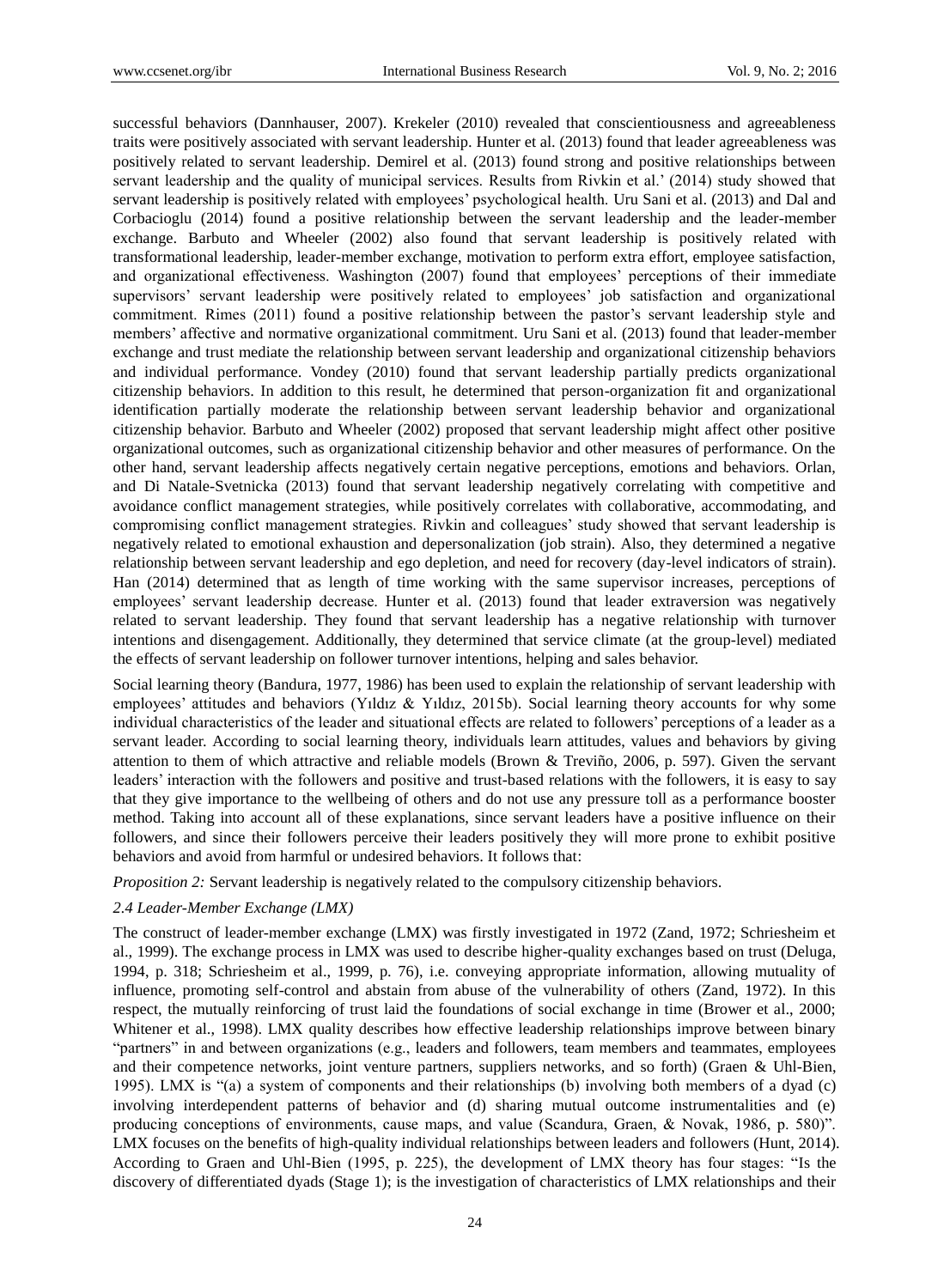organizations implications (e.g., outcomes of LMX) (Stage 2); is the description of dyadic partnership building (Stage 3); and is the aggregation of differentiated dyadic relationships to group and network levels (Stage 4), respectively."

LMX theory proposes that leaders do not use the identical style in coping with all subordinates. Instead, they develop a different type of exchange with each subordinate (Liden & Maslyn, 1998). The model of LMX in terms of the subordinate roles, and the quality of the LMX, is separated into two basic groups: The in-group and the out-group. The in-group is defined by high trust, interaction, support, formal/informal rewards, members' attitudes toward the job, the amount of time and energy invested in the job by subordinates and fewer job problems. The out-group relations are established strictly on the basis of official rules, policies, authority relations, and contracts, and hence the out-group is defined by low trust, interaction, support, and rewards (Dienesch & Liden, 1986, pp. 621-622). Therefore, the quality of the relationship between leader and member is better than the out-group because the in-group relations are not only based on formal agreements and obligations in a contract (Uru Sani et al., 2013; Liden & Maslyn, 1998). Consequently, in LMX theory, high-LMX leaders (at the time called "in-group"), develop trusting and reciprocal useful relationships with employees (e.g., respect, obligation), while servant leaders develop strong supportive relationships with other stakeholders (Graen & Uhl-Bien, 1995; Greenleaf, 1996; Barbuto & Wheeler, 2006). In this aspect, LMX is an important antecedent of managerial problem-solving effectiveness (Zand, 1972).

Social exchange theory (Blau, 1964) and the norm of reciprocity (Gouldner, 1960) have been used to explain the relationship of leader-member exchange with employees' attitudes and behaviors (Settoon et al., 1996). In the literature, a wide range of studies concerned with LMX has been conducted. Graen and Novak (1982) investigated the effects of leader-member exchange on productivity and satisfaction. In Scandura and Graen's work (1986) the initially low-LMX group showed significant contributions in productivity, job satisfaction, and supervisor satisfaction. Deluga (1994) found that LMX quality was positively associated with subordinates' organizational citizenship behaviors. Gerstner and Day's (1997) study indicated positive relationships between LMX and job performance, satisfaction with supervision, overall satisfaction, commitment, role clarity, and member competence. Settoon et al. (1996) found that leader-member exchange related to organizational citizenship and in-role behaviors. Wayne et al. (1997) found that leader linking and expectations of an employees and dyad tenure were positively related to LMX quality (antecedents). Besides, they determined that LMX was positively associated with performance and organizational citizenship behaviors (consequences). Wang et al. (2005) showed that leader-member exchange fully mediated the relationships between transformational leadership and task performance and organizational citizenship behaviors. Also, Barbuto and Wheeler (2002) found that leader-member exchange positively affects extra effort and employee satisfaction. On the other hand, LMX was associated with certain negative perceptions, emotions and behaviors in the literature. For example, Graen et al. (1982) found that LMK was negatively associated with employee turnover. Dulebohn et al. (2012) determined that negative affectivity and neuroticism are negatively related with LMX. Gerstner and Day's (1997) study showed negative relationships between LMX and role conflict and turnover intentions. Boies and Howell (2006) found that LMX was negatively related to team conflict.

As a result of exchange positive relationships both with organizations and immediate superiors, employees will have positive attitudes and behaviors toward leaders who trust to their employees and deal with them. While higher-quality exchanges on the basis of social exchange theory and the norm of reciprocity will produce positive outcomes, such as organizational citizenship behaviors, they will decrease compulsory citizenship behaviors. In this context, the following proposal was formulated:

*Proposition 3:* Leader-member exchange is negatively related to the compulsory citizenship behaviors.



Figure 2. Theoretical model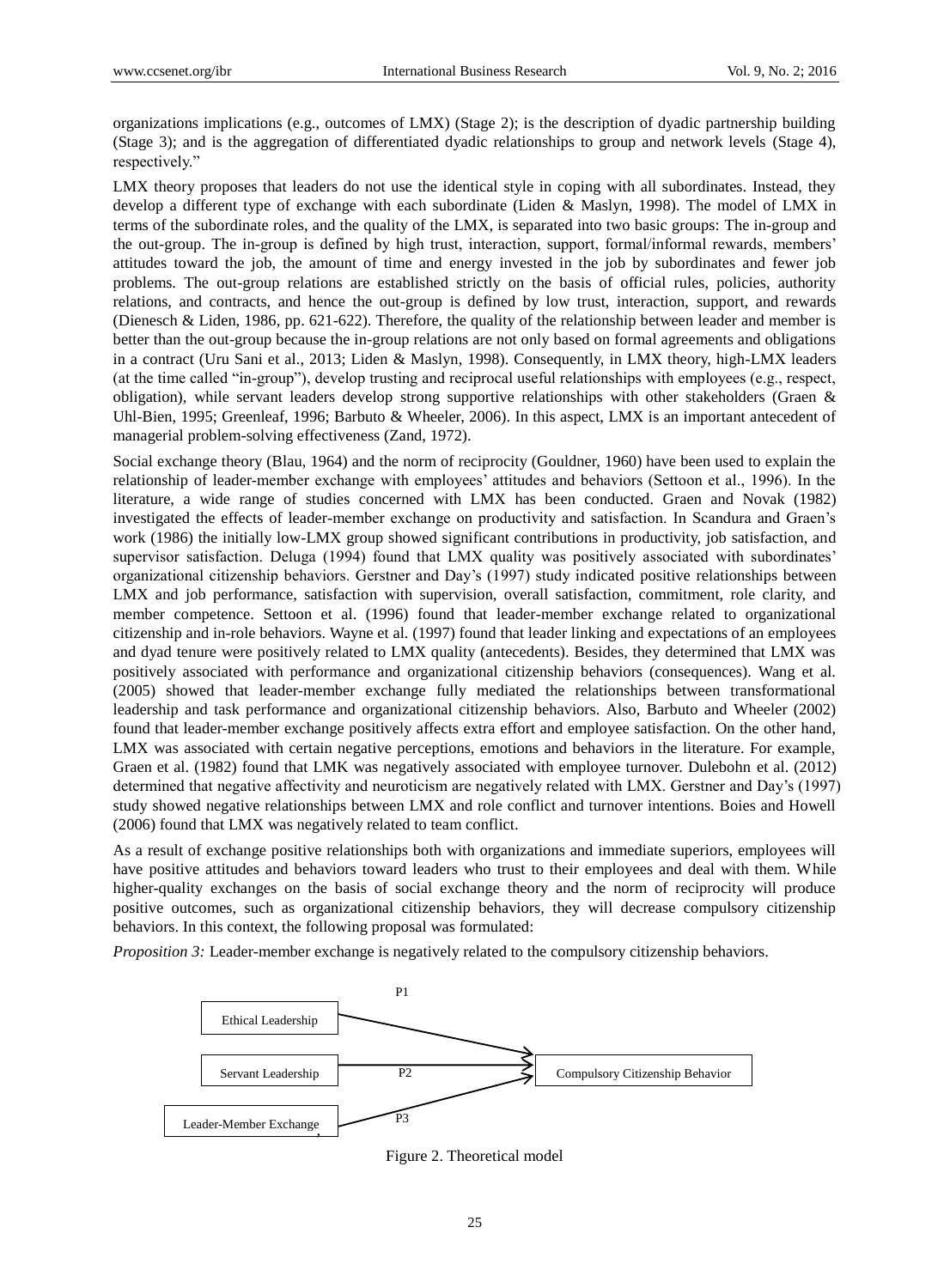## **3. Conclusion**

Leaders are important actors in organizations in terms of their effects on followers and organizations. Similarly, their relationship with the followers is one of the most important issues for organizations. Correspondingly, the quality of this relationship is also one of the key determinants of employee behaviors. In this paper, we developed a theoretical model, which was filtered from the current leadership and CCB literature. Based on existing literature, we noticed that the role of leadership styles and the quality of LMX in the emergence of CCBs have been overlooked. In this respect, to develop some theoretical propositions that draw attention to CCBs, Blau's (1964) social exchange theory shed light on our propositions. By highlighting the role of leaders and their relations with the followers, this study provides a theoretical model that might be useful for managers, practitioners, and academicians.

The present study begins with the defining the construct of CCBs and the relevant literature review. After defining ethical leadership, servant leadership, and LMX constructs their proposed effects on CCBs was formulated. In order to simplify proposed relations, proposed theoretical model was visualized in Figure 2. As a theoretical paper, the main aim of this study is to uncover the potential predictors of CCBs.

After the reviewing current literature, the present paper tried to give an answer to such research questions: (a) Is servant leadership a predictor of CCB? (b) Is ethical leadership a predictor of CCB, and (c) is leader-member exchange (LMX) predictors of CCB? Based on these research questions we try to close the gaps in the CCB's literature. Of course, this study is not established on the empirical logic, however, its proposed relations based on robust theoretical and empirical studies. To close these gaps, we firstly investigated the past researches, their findings and theoretical rationales, and then try to see the big picture of CCBs. The main motivation of this study began with the realizing the negative relationship between OCB and CCB (Vigoda-Gadot, 2007; Zhao et al., 2014). After the realizing this inverse relationship, we investigated that what factors are important for the emergence of OCBs. To do this, we investigated CCBs related studies and determined the studied predictors of it. After the determination of CCBs' predictors, we compared these predictors with the OCBs' predictors. This comparison show that CCBs related studies mostly focused on the pressure sources that accepted as root cause of CCBs (Bolino et al., 2010; Vigoda-Gadot, 2006, 2007; Alkan, 2015; Alkan & Turgut, 2015; Zhang et al., 2011; Peng & Zhao, 2012; Zhao et al., 2014; Zhao et al., 2013). In this respect, we focused on the factors that might be a source of pressure. Grojean et al. (2004) state that leaders have a power of influence on organizational climate. Therefore, we propose that some kind of leadership styles i.e. servant leadership, ethical leadership and their interaction with the followers may rasp or minimize the pressure on employees. In other words, these leadership styles focused on employees and give importance to intimate relations between leaders and their followers.

Blau's (1964) social exchange theory suggests that there is an exchange relationship among employee perceptions, attitudes, and behaviors. Briefly, this theory points that behaviors are a kind of response to their perceptions. In light of this theory, it is easy to say that if employee perceptions towards to their leaders are positive, they develop OCBs or other positive and constructive behaviors. Taking into account all of these indicators, we propose that negative perceptions of employees towards to their leaders may also be predictors of CCBs. Also, as stated previously, the quality of the relationship between leaders and followers is also an important factor for positive employee attitudes and behaviors (Hunt, 2014; Deluga, 1994; Gerstner & Day, 1997; Settoon et al., 1996; Wayne et al., 1997; Wang et al., 2005). Therefore, we also propose that if the quality of LMX is high, employees may feel less pressure on themselves because of the trust-based relations (Deluga, 1994, p. 318; Brower et al., 2000; Whitener et al., 1998) and good level of empathy, in turn, they will more prone to OCBs than the CCBs.

By means of this study, we believe that it will be beneficial for practitioners, managers, and academicians who work in management field. Organizations may take actions to limit pressure on employees. To the extent that authoritarian leaders who see their power as a pressure tool to performance improving employees may realize that pressure is not always a useful instrument to increase outputs. In other words, employee focused leaders (i.e. servant leadership and ethical leadership) should be taken as a role model. Moreover, we also believe that by means of this study we draw leaders' attention to their relations with the followers and their pressure sources. By this means, we believe that time, cost, and competition related pressures would not conduct their human-driven approaches. Instead, organizations should provide an organizational milieu where OCB behaviors are the product of their good will. With this aim, leaders should not be output-focused; instead some positive attitudes such as organizational commitment and psychological ownership should be boosted. Moreover, positive employee perceptions towards to organizational climate, ethical climate, organizational culture etc. should be provided (Orucu & Yıldız, 2012; Elci & Alpkan, 2006; 2009; Yıldız & Yıldız, 2015). In the directions of these explanations, further researches should investigate the some perceptions (e.g., ethical climate, organizational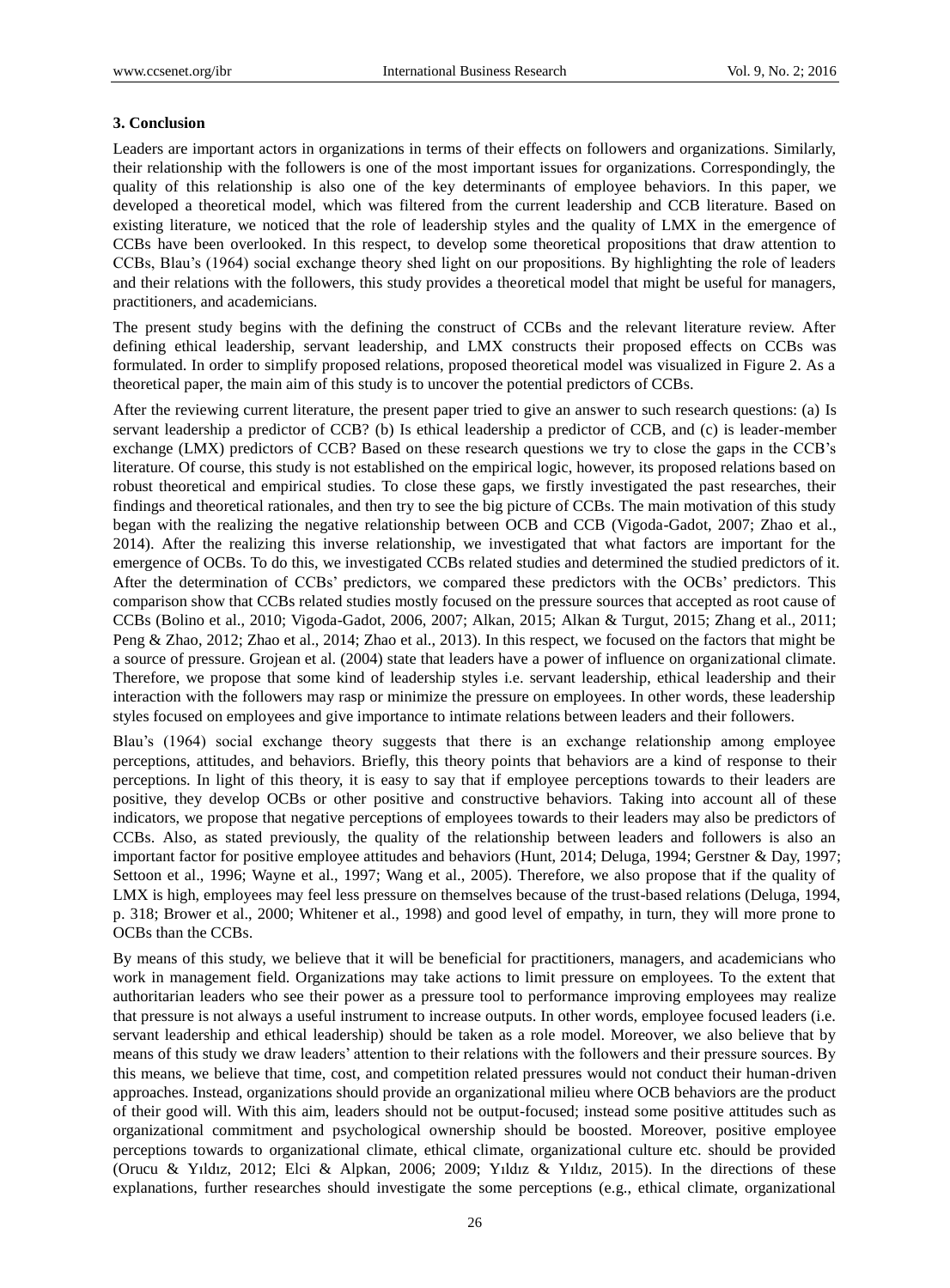justice, organizational culture and organizational climate) on CCB behaviors. Additionally, further researches should also investigate the effects of other leadership styles on CCB behaviors e.g., authoritarian, authentic, transformational, transformational leadership etc. In addition to these future research directions, further researches also investigate some negative attitudes on the CCBs e.g. moral disengagement. Of course, there are also some possible negative outcomes of CCBs' such as low-level performance, deviant workplace behavior, and unethical behaviors. Further researchers should also investigate these possible negative outcomes.

Despite the strengths of this study, there are some limitations as well. Firstly, in this study, we investigated the effects of servant leadership, ethical leadership and LMX on the employees' CCBs theoretically. Therefore, investigating this model empirically will convey the purpose of this study one step beyond. Secondly, the other types of leadership were not discussed in this study, further researches should tackle all types of these behaviors partially or collectively to reach a holistic view about the effect of leadership on CCBs. Thirdly, in this study we investigated only leaders role on the emergence of CCBs. However, there are numerous organizational and individual level factors that may affect CCBs. In this respect, further researches should investigate the role of big five personality to uncover which personality traits are more prone to exhibit CCBs. Fourthly, the present paper focuses on the direct relationships. In order to reach more detailed information about the model and overcome the direct relationship blindness, further researches should investigate some perceptions and attitudes' mediator and moderator roles to discover tacit relations. Last but not least, as aforementioned above, despite the robust theoretical nature of it, it will fulfil its primary purpose when tested empirically by further researchers.

#### **References**

- Alkan, S. E. (2015). *A Research About The Relationship Of Psychological Safety and Organizational Politics Perception With Compulsory Citizenship Behavior.* Unpublished Master Thesis, Marmara University.
- Alkan, S. E., & Turgut, T. (2015). A Research about the Relationship of Psychological Safety and Organizational Politics Perception with Compulsory Citizenship Behavior and the Pressures Behind Compulsory Citizenship Behavior. *Research Journal of Business and Management, 2*(2), 185-203. http://dx.doi.org/10.17261/Pressacademia.2015211506
- Alpkan, L., Dilek, H., & Bozloğan, R. (2005). Liderlik tarzlarının güven ve adalet algısı yoluyla örgütsel bağlılık, iş tatmini ve örgütsel vatandaşlık davranışı üzerine etkileri. *Savunma Bilimleri Dergisi, 4*(1), 44-69.
- Babcock-Roberson, M. E., & Strickland, O. J. (2010). The relationship between charismatic leadership, work engagement, and organizational citizenship behaviors. *The Journal of Psychology, 144*(3), 313-326. http://dx.doi.org/10.1080/00223981003648336
- Bandura, A. (1977). *Social learning theory*. Englewood, Cliffs, NJ: Prentice-Hall.
- Bandura, A. (1986). *Social foundations of thought and action*. Englewood. Cliffs, NJ: Prentice-Hall.
- Barbuto, J. E., & Wheeler, D. W. (2006). Scale development and construct clarification of servant leadership. *Group & Organization Management, 31*(3), 300-326. http://dx.doi.org/10.1177/1059601106287091
- Blau, P. M. (1964). *Exchange and power in social life*. Transaction Publishers.
- Boies, K., & Howell, J. M. (2006). Leader-member exchange in teams: An examination of the interaction between relationship differentiation and mean LMX in explaining team-level outcomes. *The Leadership Quarterly, 17*(3), 246-257. http://dx.doi.org/10.1016/j.leaqua.2006.02.004
- Bolino, M. C., Turnley, W. H., & Niehoff, B. P. (2004). The other side of the story: Reexamining prevailing assumptions about organizational citizenship behavior. *Human Resource Management Review, 14*(2), 229-246. http://dx.doi.org/10.1080/00223981003648336
- Bolino, M. C., Turnley, W. H., Gilstrap, J. B., & Suazo, M. M. (2010). Citizenship under pressure: What's a "good soldier" to do? *Journal of Organizational Behavior, 31*(6), 835-855. http://dx.doi.org/10.1002/job.635
- Brower, H. H., Schoorman, F. D., & Tan, H. H. (2000). A model of relational leadership: The integration of trust and leader-member exchange. *The Leadership Quarterly, 11*(2), 227-250. http://dx.doi.org/10.1016/S1048-9843(00)00040-0
- Brown, M. E., & Treviño, L. K. (2006). Ethical leadership: A review and future directions. *The Leadership Quarterly, 17*(6), 595-616. [http://dx.doi.org/10.1016/j.leaqua.2006.10.004](http://dx.doi:10.1016/j.leaqua.2006.10.004)
- Brown, M. E., Treviño, L. K., & Harrison, D. A. (2005). Ethical leadership: A social learning perspective for construct development and testing. *Organizational Behavior and Human Decision Processes, 97*(2),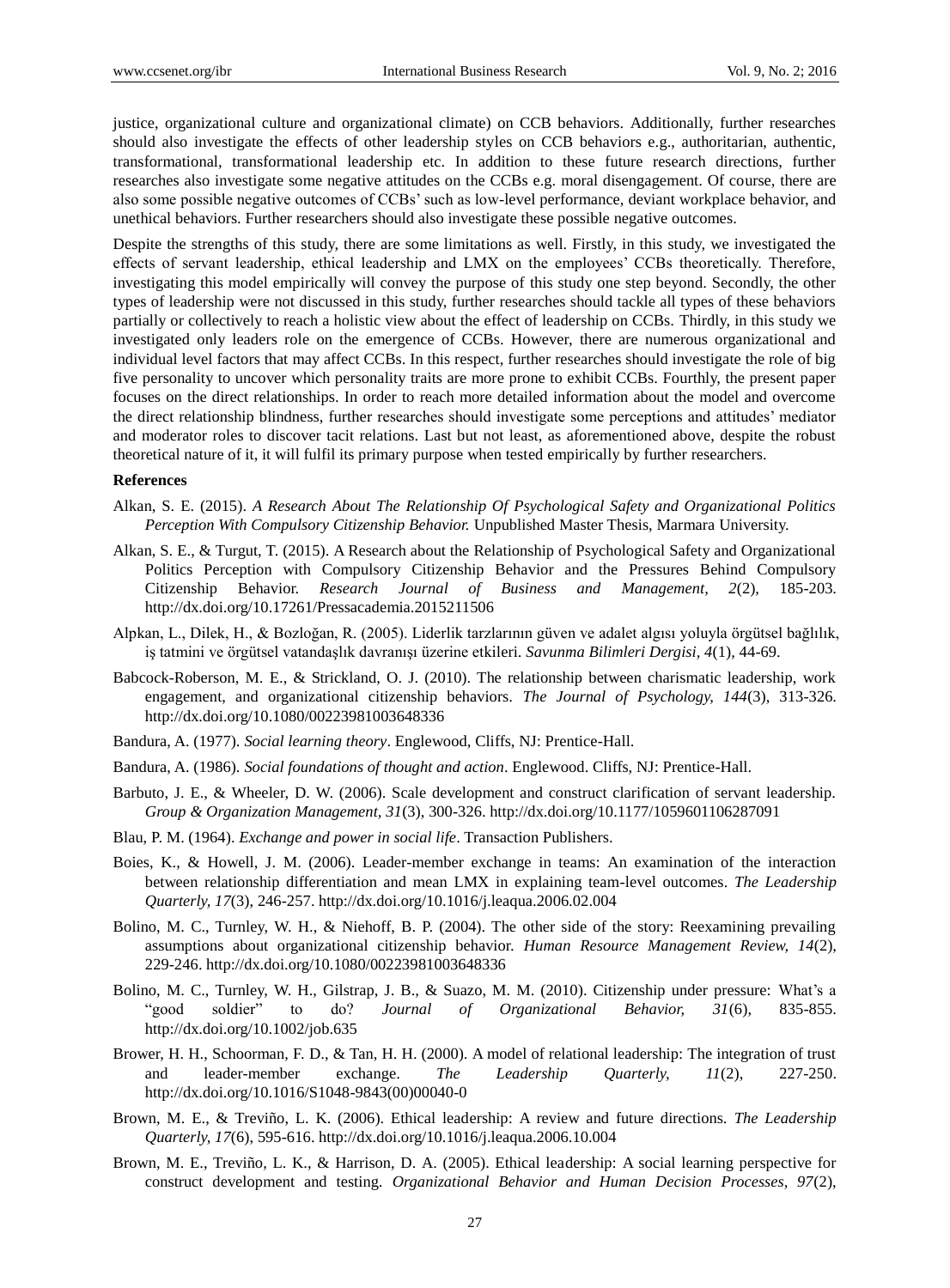117-134. [http://dx.doi.org/10.1016/j.obhdp.2005.03.002](http://dx.doi:10.1016/j.obhdp.2005.03.002)

- Chahal, H., & Mehta, S. (2010). Antecedents and consequences of organisational citizenship behavior (OCB): A conceptual framework in reference to health care sector. *Journal of Services Research, 10*(2), 25.
- Chen, Z. X., Tsui, A. S., & Farh, J. L. (2002). Loyalty to supervisor vs. organizational commitment: Relationships to employee performance in China. *Journal of Occupational and Organizational Psychology, 75*(3), 339-356. http://dx.doi.org/10.1348/096317902320369749
- Chiaburu, D. S., Marinova, S. V., & Lim, A. S. (2007). Helping and proactive extra-role behaviors: The influence of motives, goal orientation, and social context. *Personality and Individual Differences, 43*(8), 2282-2293. http://dx.doi.org/10.1016/j.paid.2007.07.007
- Dal, L., & Çorbacıoğlu, S. (2014). Hizmetkar liderlik davranışları ve lider-üye etkileşimci ilişkisi: Bir devlet üniversitesi üzerine araştırma. *Süleyman Demirel Üniversitesi İktisadi ve İdari Bilimler Fakültesi Dergisi, 19*(4), 287-310.
- Dalal, R. S. (2005). A meta-analysis of the relationship between organizational citizenship behavior and counterproductive work behavior. *Journal of Applied Psychology, 90*(6), 1241-1255. http://dx.doi.org/10.1037/0021-9010.90.6.1241
- Dannhauser, Z. (2007). *Can the positive impact of servant leaders be associated with behaviors paralleling followers' success?* Retrieved from https://www.regent.edu/acad/global/publications/sl\_proceedings/2007/dannhauser.pdf
- Deluga, R. J. (1994). Supervisor trust building, leader-member exchange and organizational citizenship behavior. *Journal of Occupational and Organizational Psychology, 67*(4), 315-326. http://dx.doi.org/10.1111/j.2044-8325.1994.tb00570.x
- Deluga, R. J. (1995). The relationship between attributional charismatic leadership and organizational citizenship behavior. *Journal of Applied Social Psychology, 25*(18), 1652-1669. http://dx.doi.org/10.1111/j.1559-1816.1995.tb02638.x
- Demirel, E. T., Yatkın, A., Düşükcan, M., Derin, N., Çakınberk, A., & Güven, M. (2013). Vatandaşların belediye hizmet kalitesi algılamaları üzerinde belediye başkanlarının liderlik (hükümdar/hizmetkâr) özelliklerinin belirleyiciliği: TRB-I Bölgesi örneği. *Çağdaş Yönetimler Dergisi, 22*(2), 45-81.
- Demirtas, O. (2015). Ethical leadership influence at organizations: Evidence from the field. *Journal of Business Ethics, 126*(2), 273-284. http://dx.doi.org/10.1007/s10551-013-1950-5
- Demirtas, O., & Akdogan, A. A. (2014). The effect of ethical leadership behavior on ethical climate, turnover intention, and affective commitment. *Journal of Business Ethics, 130*(1), 59-67. http://dx.doi.org/10.1007/s10551-014-2196-6
- Dienesch, R. M., & Liden, R. C. (1986). Leader-member exchange model of leadership: A critique and further development. *Academy of management review, 11*(3), 618-634. http://dx.doi.org/10.5465/AMJ.2005.17407908
- Donaldson, S. I., Ensher, E. A., & Grant-Vallone, E. J. (2000). Longitudinal examination of mentoring relationships on organizational commitment and citizenship behavior. *Journal of Career Development, 26*(4), 233-249. http://dx.doi.org/10.1023/A:1022947322349
- Dulebohn, J. H., Bommer, W. H., Liden, R. C., Brouer, R. L., & Ferris, G. R. (2012). A meta-analysis of antecedents and consequences of leader-member exchange integrating the past with an eye toward the future. *Journal of Management, 38*(6), 1715-1759. [http://dx.doi.org/10.1177/0149206311415280](http://dx.doi:10.1177/0149206311415280)
- Ehrhart, M. G. (2004). Leadership and procedural justice climate as antecedents of unit-level organizational citizenship behavior. *Personnel Psychology, 57*(1), 61-94. http://dx.doi.org/10.1111/j.1744-6570.2004.tb02484.x
- Elçi, M., & Alpkan, L. (2006). Etik iklimin örgütsel vatandaşlık davranışlarına etkileri. *Hacettepe Ü niversitesi İktisadi ve İdari Bilimler Fakültesi Dergisi, 4*(1), 44-69.
- Elçi, M., & Alpkan, L. (2009). The impact of perceived organizational ethical climate on work satisfaction. *Journal of Business Ethics, 84*(3), 297-311. http://dx.doi.org/10.1007/s10551-008-9709-0
- Elçi, M., Sener, İ, Aksoy, S., & Alpkan, L. et al. (2012). The Impact of Ethical Leadership and Leadership Effectiveness on Employees' Turnover Intention: The Mediating Role of Work Related Stress, 8th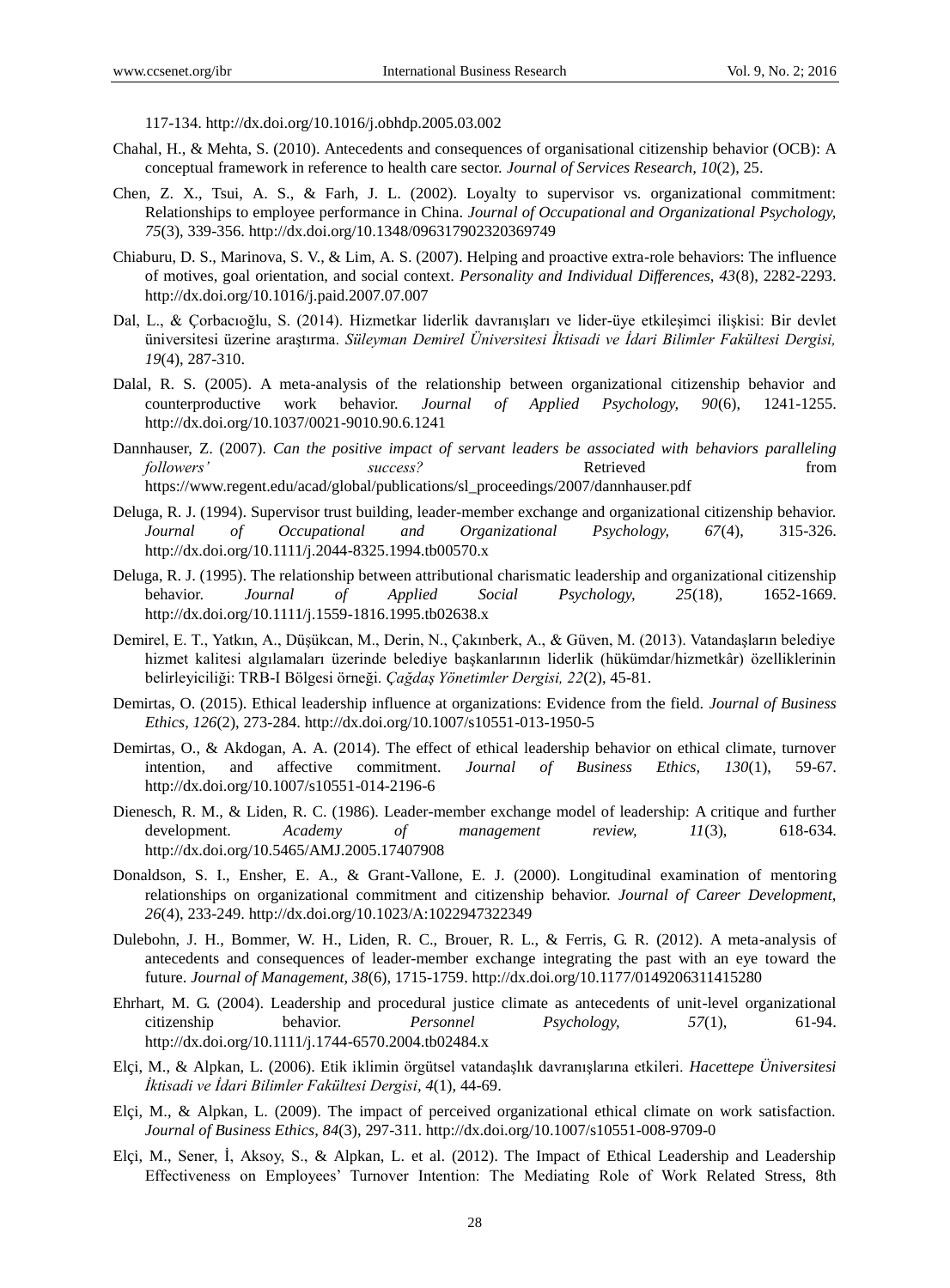International Strategic Management Conference, *Procedia-Social and Behavioral Sciences, 58*, 289-297.

- Farh, J. L., Earley, P. C., & Lin, S. C. (1997). Impetus for action: A cultural analysis of justice and organizational citizenship behavior in Chinese society. *Administrative Science Quarterly*, 421-444. http://dx.doi.org/10.2307/2393733
- Gerstner, C. R., & Day, D. V. (1997). Meta-analytic review of leader–member exchange theory: Correlates and construct issues. *Journal of Applied Psychology, 82*(6), 827[. http://dx.doi.org/10.1037/0021-9010.82.6.827](http://dx.doi.org/10.1037/0021-9010.82.6.827)
- Gouldner, A. W. (1960). The norm of reciprocity: A preliminary statement. *American Sociological Review, 25*(2), 161-178.
- Graen, G. B., & Uhl-Bien, M. (1995). Relationship-based approach to leadership: Development of leader-member exchange (LMX) theory of leadership over 25 years: Applying a multi-level multi-domain perspective. *The Leadership Quarterly, 6*(2), 219-247. http://dx.doi.org/10.1016/1048-9843(95)90036-5
- Graen, G. B., Liden, R. C., & Hoel, W. (1982). Role of leadership in the employee withdrawal process. *Journal of Applied Psychology, 67*(6), 868-872. http://dx.doi.org/10.1037/0021-9010.67.6.868
- Graen, G., Novak, M. A., & Sommerkamp, P. (1982). The effects of leader-member exchange and job design on productivity and satisfaction: Testing a dual attachment model. *Organizational Behavior and Human Performance, 30*(1), 109-131. http://dx.doi.org/10.1016/0030-5073(82)90236-7
- Greenleaf, R. K. (1970). *The servant as a leader*. Indianapolis, IN: Greenleaf Center.
- Greenleaf, R. K. (1996). *On becoming a servant leader*. San Francisco: Jossey-Bass.
- Greenleaf, R. K. (2015). *What is servant leadership?* Retrieved from https://greenleaf.org/what-is-servant-leadership/
- Greenleaf, R. K. (1977). *Servant leadership: A journey into the nature of legitimate power and greatness.* New York, Paulist Press.
- Greenleaf, R. K. (2002). *Servant leadership: A journey into the legitimate power and greatness*. 25th Anniversary Edition, New York, Paulist Press.
- Gregory, S. A., Russell, R. F., & Patterson, K. (2004). Transformational versus servant leadership: A difference in leader focus. *Leadership & Organization Development Journal, 25*(4), 349-361. http://dx.doi.org/10.1108/01437730410538671
- Grojean, M. W., Resick, C. J., Dickson, M. W., & Smith, D. B. (2004). Leaders, values, and organizational climate: Examining leadership strategies for establishing an organizational climate regarding ethics. *Journal of Business Ethics, 55*(3), 223-241. http://dx.doi.org/10.1007/s10551-004-1275-5
- Han, R. (2014). *Hotel employees' perceptions of supervisors' servant leadership behaviors, and relationships with employees' affective commitment (Unpublished master thesis).* Iowa State University, USA.
- Hunt, T. J. (2014). Leader-member exchange relationships in health information management. *Perspectives in Health Information Management,* 1-8.
- Hunter, E. M., Neubert, M. J., Perry, S. J., Witt, L. A., Penney, L. M., & Weinberger, E. (2013). Servant leaders inspire servant follower: Antecedents and outcomes for employees and the organization. *The Leadership Quarterly, 24*(2), 316-331. http://dx.doi.org/10.1016/j.leaqua.2012.12.001
- Jiao, C., Richards, D. A., & Zhang, K. (2011). Leadership and organizational citizenship behavior: OCB-specific meanings as mediators. *Journal of Business and Psychology, 26*(1), 11-25. http://dx.doi.org/10.1007/s10869-010-9168-3
- Kamdar, D., & Van Dyne, L. (2007). The joint effects of personality and workplace social exchange relationships in predicting task performance and citizenship performance. *Journal of applied psychology, 92*(5), 1286-1298. http://dx.doi.org/10.1037/0021-9010.92.5.1286
- Kılıç, R., Keklik, B., & Yıldız, H. (2014). Dönüştürücü, Etkileşimci ve Tam Serbesti Tanıyan Liderlik Tarzlarının Örgütsel Sessizlik Üzerindeki Etkisini Belirlemeye Yönelik Bir Araştırma. *Yönetim ve Ekonomi: Celal Bayar Üniversitesi İktisadi ve İdari Bilimler Fakültesi Dergisi, 21*(2), 249-268. http://dx.doi.org/10.18657/yecbu.48089
- Krekeler, L. A. (2010). *The relationship between servant leadership behavior and individual personality style in New York annual conference united methodist pastors (Unpublished master thesis)*. Seton Hall University, USA.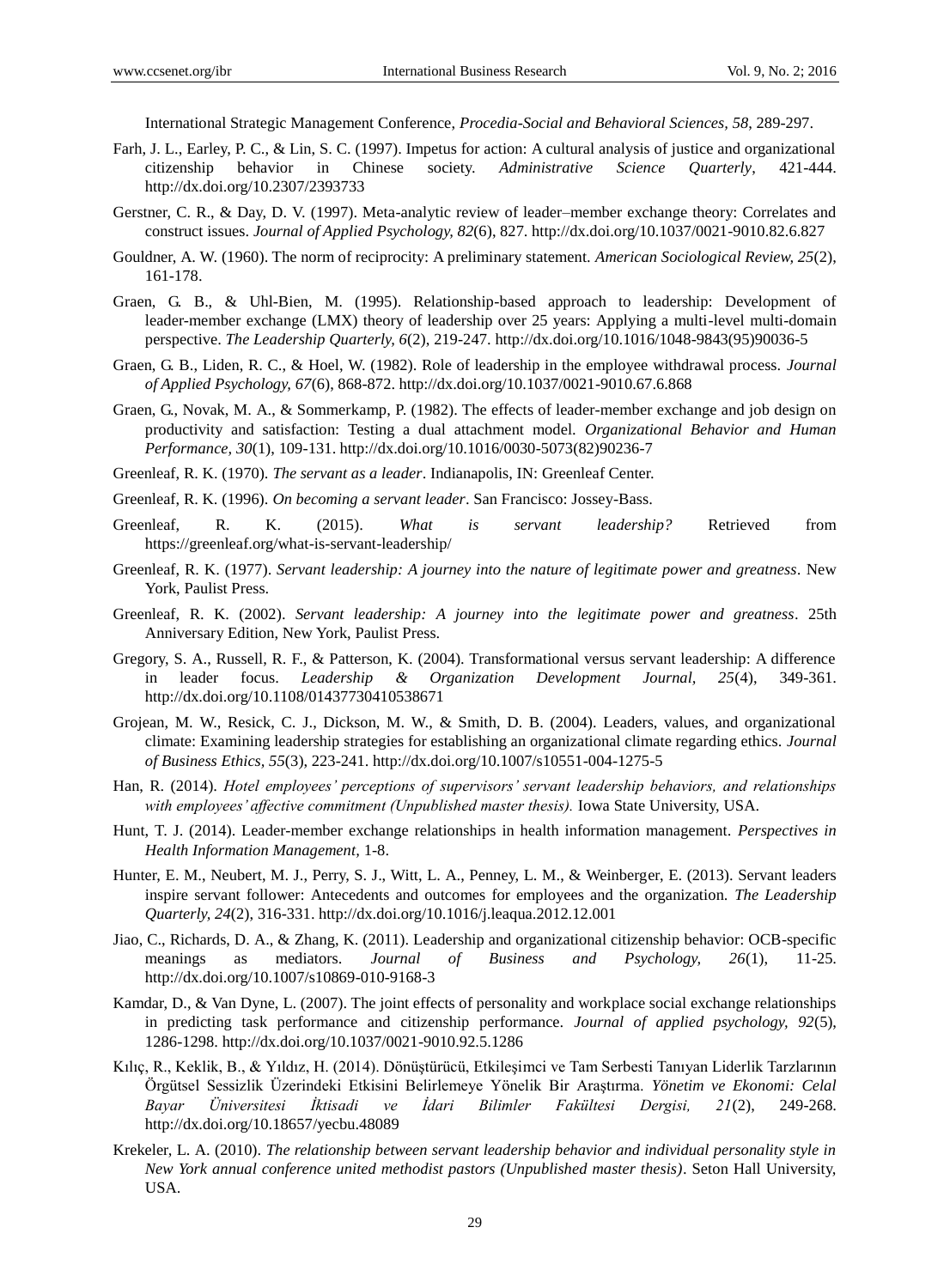- LePine, J. A., Erez, A., & Johnson, D. E. (2002). The nature and dimensionality of organizational citizenship behavior: A critical review and meta-analysis. *Journal of Applied Psychology, 87*(1), 52-65. http://dx.doi.org/10.1037/0021-9010.87.1.52
- Liden, R. C., & Maslyn, J. M. (1998). Multidimensionafity of leader-member exchange: An empirical assessment through scale development. *Journal of Management, 24*(1), 43-72. http://dx.doi.org/10.1177/014920639802400105
- Makishi, N. (2008). *Same Behavior, Different Consequences: Reasctions To Men's and Women's Compulsory Citizenship Behaviors (Unpublished Master Thesis).* Utica College of Syracuse University.
- Mayer, D. M., Kuenzi, M., Greenbaum, R., Bardes, M., & Salvador, R. B. (2009). How low does ethical leadership flow? Test of a trickle-down model. *Organizational Behavior and Human Decision Processes, 108*(1), 1-13. [http://dx.doi.org/10.1016/j.obhdp.2008.04.002](http://dx.doi:10.1016/j.obhdp.2008.04.002)
- Mayer, D., Kuenzi, M., & Greenbaum, R. (2010). Examining the link between ethical leadership and employee misconduct: The mediating role of ethical climate. *Journal of Business Ethics, 95*, 7-16. http://dx.doi.org/10.1007/s10551-011-0794-0
- Miles, D. E., Borman, W. E., Spector, P. E., & Fox, S. (2002). Building an integrative model of extra role work behaviors: A comparison of counterproductive work behavior with organizational citizenship behavior. *International Journal of Selection and Assessment, 10*(1/2), 51-57. http://dx.doi.org/10.1111/1468-2389.00193
- Moorman, R. H. (1991). Relationship between organizational justice and organizational citizenship behaviors: Do fairness perceptions influence employee citizenship? *Journal of Applied Psychology, 76*(6), 845. http://dx.doi.org/10.1037/0021-9010.76.6.845
- Moorman, R. H., Blakely, G. L., & Niehoff, B. P. (1998). Does perceived organizational support mediate the relationship between procedural justice and organizational citizenship behavior? *Academy of Management journal, 41*(3), 351-357. http://dx.doi.org/10.2307/256913
- Netemeyer, R. G., Boles, J. S., McKee, D. O., & Mc Murrian, R. (1997). An investigation into the antecedents of organizational citizenship behaviors in a personal selling context. *The Journal of Marketing*, 85-98. http://dx.doi.org/10.2307/1251791
- Neuman, G. A., & Kickul, J. R. (1998). Organizational citizenship behaviors: Achievement orientation and personality. *Journal of Business and Psychology, 13*(2), 263-279. http://dx.doi.org/10.1023/A:1022963108025
- Niehoff, B. P., & Moorman, R. H. (1993). Justice as a mediator of the relationship between methods of monitoring and organizational citizenship behavior. *Academy of Management Journal, 36*(3), 527-556. http://dx.doi.org/10.2307/256591
- Organ, D. W. (1988). *Organizational citizenship behavior: The good soldier syndrome*. Lexington Books/DC Heath and Com.
- Organ, D. W. (1990). The motivational basis of organizational citizenship behavior. *Research in Organizational Behavior, 12*(1), 43-72.
- Organ, D. W. (1994). Personality and organizational citizenship behavior. *Journal of Management, 20*(2), 465-478. http://dx.doi.org/10.1177/014920639402000208
- Organ, D. W. (1997). Organizational citizenship behavior: It's construct clean-up time. *Human Performance, 10*(2), 85-97. http://dx.doi.org/10.1207/s15327043hup1002\_2
- Organ, D. W., & Lingl, A. (1995). Personality, satisfaction, and organizational citizenship behavior. *The journal of Social Psychology, 135*(3), 339-350. http://dx.doi.org/10.1080/00224545.1995.9713963
- Organ, D. W., & Ryan, K. (1995). A meta-analytic review of attitudinal and dispositional predictors of organizational citizenship behavior. *Personnel Psychology, 48*(4), 775-802. http://dx.doi.org/10.1111/j.1744-6570.1995.tb01781.x
- Orlan, K. S. C., & DiNatale-Svetnicka, A. V. (2013). *Relationships between servant leadership and conflict management* **style.** Style. Retrieved **from** [https://kristaclementsorlan.wordpress.com/2013/07/22/relationships-between-servant-leadership-and-confli](https://kristaclementsorlan.wordpress.com/2013/07/22/relationships-between-servant-leadership-and-conflict-management-style) [ct-management-style](https://kristaclementsorlan.wordpress.com/2013/07/22/relationships-between-servant-leadership-and-conflict-management-style)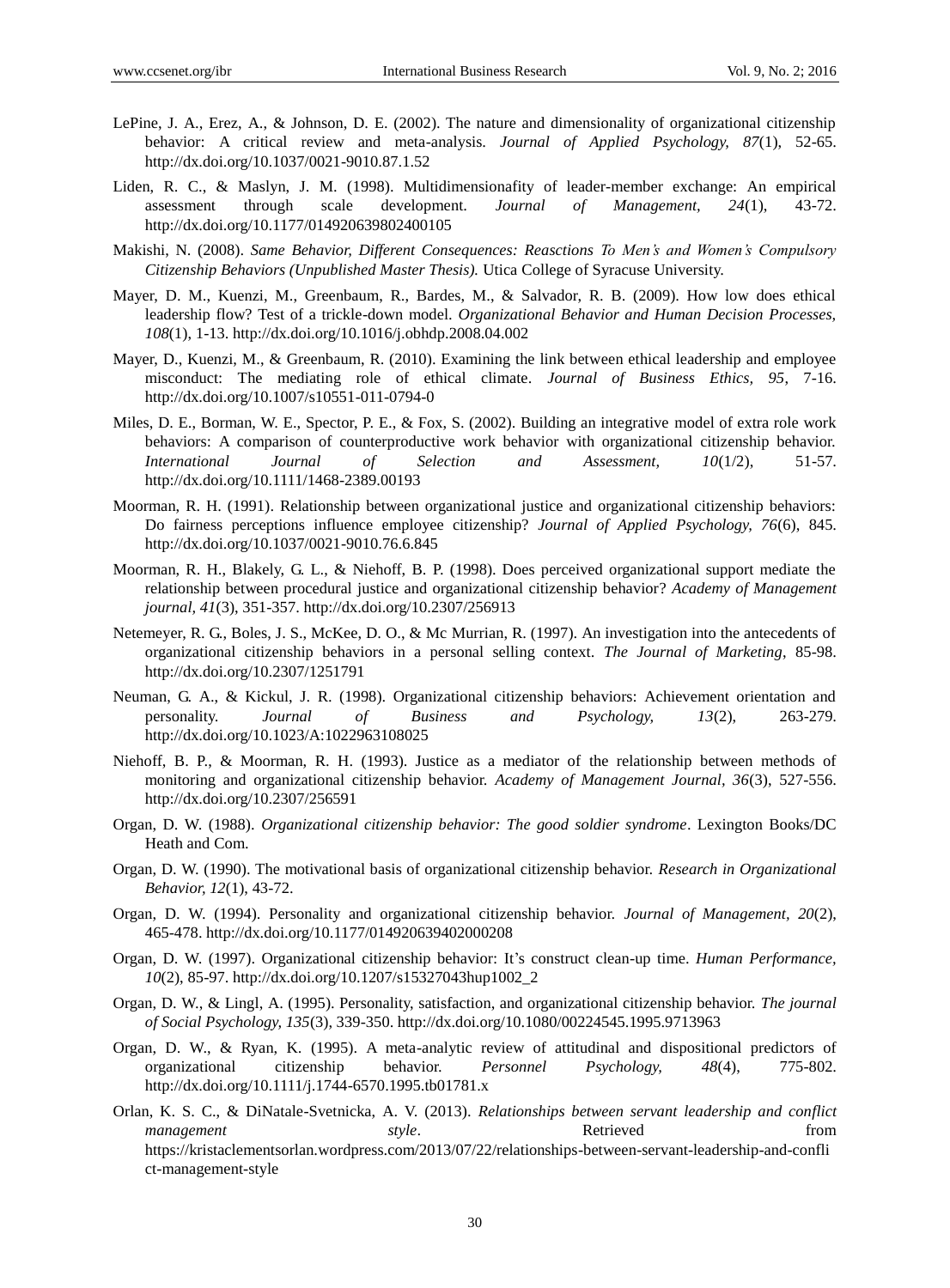- Örücü, E., & Yıldız, H. (2012). Örgütsel kültür boyutlarının belirlenmesine yönelik bir araştırma: Bir telekomünikasyon şirketi örneği. *Uludağ Üniversitesi İktisadi ve İdari Bilimler Fakültesi Dergisi, 31*(2), 129-154.
- Ö zsahin, M., Zehir, C., & Acar, A. Z. (2011). Linking leadership style to firm performance: The mediating effect of the learning orientation. *Procedia-Social and Behavioral Sciences*, *24*, 1546-1559. http://dx.doi.org/10.1016/j.sbspro.2011.09.089
- Page, D., & Wong, T. P. (2000). A conceptual framework for measuring servant leadership. In Adjibolossoo (Ed.), *The human factor shaping the course of history and development.* Lanham, American University Press.
- Peng, Z. L., & Zhao, H. D. (2012). Does organization citizenship behavior really benefit the organization? Study on the compulsory citizenship behavior in China. *Nankai Business Review International, 3*(1), 75-92. http://dx.doi.org/10.1108/20408741211201935
- Piccolo, R. F., & Colquitt, J. A. (2006). Transformational leadership and job behaviors: The mediating role of core job characteristics. *Academy of Management Journal, 49*(2), 327-340. http://dx.doi.org/10.5465/AMJ.2006.20786079
- Piccolo, R. F., Greenbaum, R., Den Hartog, D. N., & Folger, R. (2010). The relationship between ethical leadership and core job characteristics. *Journal of Organizational Behavior, 31*(2-3), 259-278. http://dx.doi.org/10.1002/job.627
- Podsakoff, N. P., Whiting, S. W., Podsakoff, P. M., & Blume, B. D. (2009). Individual-and organizational-level consequences of organizational citizenship behaviors: A meta-analysis. *Journal of Applied Psychology, 94*(1), 122. http://dx.doi.org/10.1037/a0013079
- Podsakoff, P. M., MacKenzie, S. B., Moorman, R. H., & Fetter, R. (1990). Transformational leader behaviors and their effects on followers' trust in leader, satisfaction, and organizational citizenship behaviors. *The Leadership Quarterly, 1*(2), 107-142. http://dx.doi.org/10.1016/1048-9843(90)90009-7
- Rimes, W. D. (2011). *The relationship between servant leadership and organizational commitment (Unpublished Doctoral Thesis)*. Tennessee Temple University, USA.
- Rivkin, W., Diestel, S., & Schmidt, K. H. (2014). The positive relationship between servant leadership and employees' psychological health: A multi-method approach. *Zeitschrift für Personalforschung, 28*(1-2), 52-72. http://dx.doi.org/1010.1688/ZfP-2014-01-Rivkin
- Scandura, T. A., & Graen, G. B. (1984). Moderating effects of initial leader-member exchange status on the effects of a leadership intervention. *Journal of Applied Psychology, 69*(3), 428-436. <http://dx.doi.org/10.1037/0021-9010.69.3.428>
- Scandura, T. A., Graen, G. B., & Novak, M. A. (1986). When managers decide not to decide autocratically: An investigation of leader-member exchange and decision influence. *Journal of Applied Psychology, 71*(4), 579. <http://dx.doi.org/10.1037/0021-9010.71.4.579>
- Schappe, S. P. (1998). The influence of job satisfaction, organizational commitment, and fairness perceptions on organizational citizenship behavior. *The Journal of Psychology, 132*(3), 277-290. http://dx.doi.org/10.1688/zfp-2014-01-rivkin
- Schriesheim, C. A., Castro, S. L., & Cogliser, C. C. (1999). Leader-member exchange (LMX) research: A comprehensive review of theory, measurement, and data-analytic practices. *The Leadership Quarterly, 10*(1), 63-113[. http://dx.doi.org/10.1016/S1048-9843\(99\)80009-5](http://dx.doi:10.1016/S1048-9843(99)80009-5)
- Settoon, R. P., Bennett, N., & Liden, R. C. (1996). Social exchange in organizations: Perceived organizational support, leader-member exchange, and employee reciprocity. *Journal of Applied Psychology, 81*(3), 219. <http://dx.doi.org/10.1037/0021-9010.81.3.219>
- Shapiro, J. P., & Stefkovich, J. A. (2011). *Ethical leadership and decision making in education: Applying theoretical perspectives to complex dilemmas* (3rd ed.). New York, NY: Routledge.
- Smith, C. (2015). *Servant Leadership: The Leadership Theory of Robert K. Greenleaf*. Retrieved from http://www.carolsmith.us/downloads/640greenleaf.pdf
- Smith, C. A., Organ, D. W., & Near, J. P. (1983). Organizational citizenship behavior: Its nature and antecedents. *Journal of Applied Psychology, 68*(4), 653-663. http://dx.doi.org/10.1111/j.1744-6570.2006.00043\_9.x
- Spears, L. C. (1995). *Reflections on leadership: How Robert K. Greenleaf's theory of servant-leadership*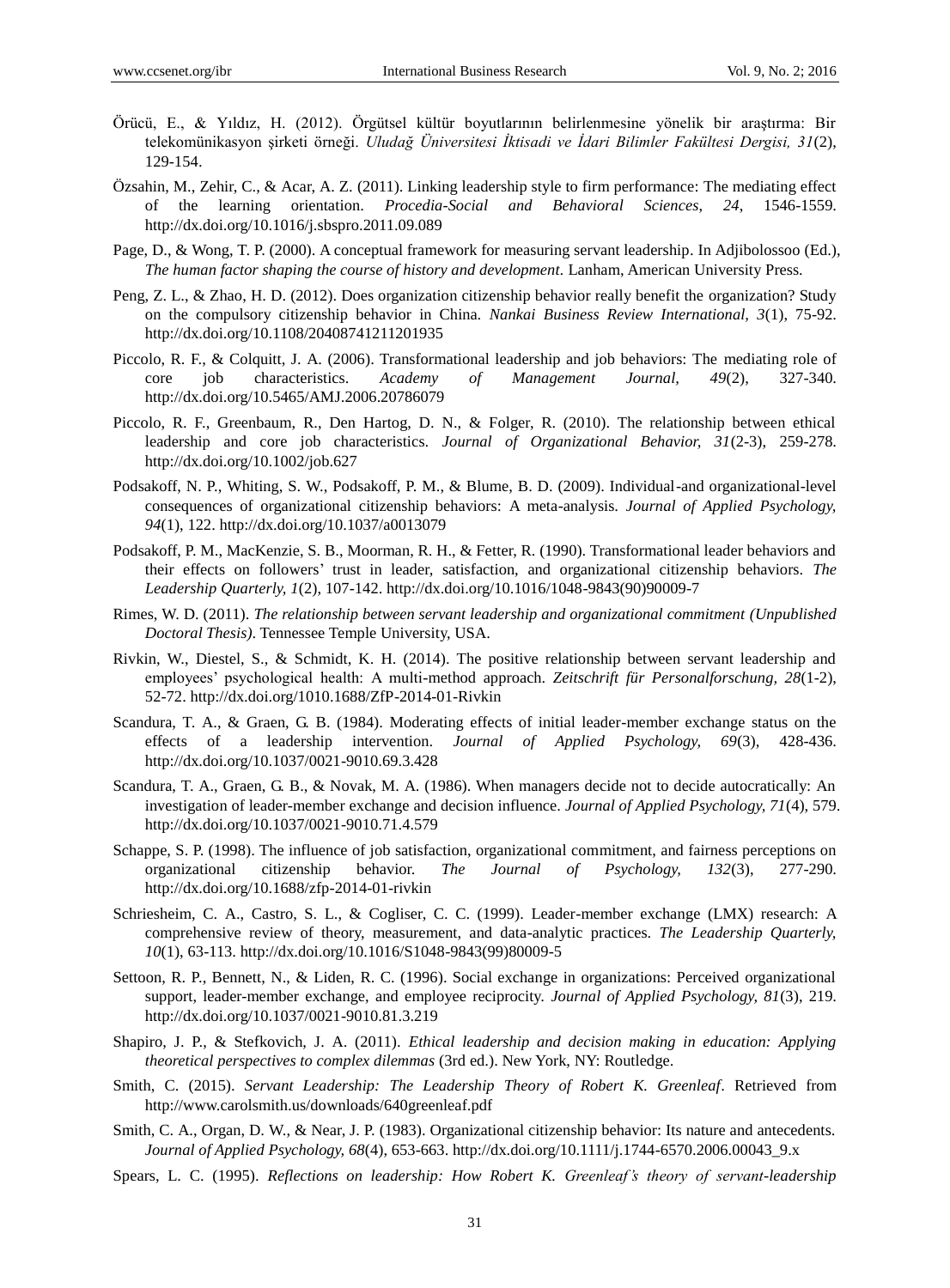*influenced today's top management thinkers*. New York: John Wiley.

- Trevino, L. K., Hartman, L. P., & Brown, M. (2000). Moral person and moral manager: How executives develop a reputation for ethical leadership. *California Management Review, 42*(4), 128-142.
- Uddin, M. A., Rahman, M. S., & Howlader, M. H. R. (2014). Exploring the relationships among transformational leadership, deviant workplace behavior, and job performance: An empirical study. *ABAC Journal, 34*(1), 1-12.
- Ürü Sanı, O., Çalişkan, S. C., Atan, Ö., & Yozgat, U. (2013). Öğretim üyelerinin hizmetkâr liderlik davranışları ve ardıllari üzerine bir araştırma. *Ege Academic Review, 13*(1), 63-82.
- Van Dyne, L., & LePine, J. A. (1998). Helping and voice extra-role behaviors: Evidence of construct and predictive validity. *Academy of Management Journal, 41*(1), 108-119. http://dx.doi.org/10.2307/256902
- Van Gils, S., Van Quaquebeke, N., Van Knippenberg, D., Van Dijke, M., & De Cremer, D. (2015). Ethical leadership and follower organizational deviance: The moderating role of follower moral attentiveness. *The Leadership Quarterly, 26*(2), 190-203. http://dx.doi.org/10.1016/j.leaqua.2014.08.005
- Vandyne, L., Cummings, L. L., & Parks, J. M. (1995). Extra-role behaviors-in pursuit of construct and definitional clarity (a bridge over muddied waters). *Research in Organizational Behavior: An Annual Series of Analytical Essays and Critical Reviews, 17*, 215-285.
- Vigoda-Gadot, E. (2007). Redrawing the boundaries of OCB? An empirical examination of compulsory extra-role behavior in the workplace. *Journal of Business and Psychology, 21*(3), 377-405. http://dx.doi.org/10.1007/s10869-006-9034-5
- Vigoda-Gadot, E. R. A. N. (2006). Compulsory citizenship behavior: Theorizing some dark sides of the good soldier syndrome in organizations. *Journal for the Theory of Social Behavior, 36*(1), 77-93. http://dx.doi.org/10.1111/j.1468-5914.2006.00297.x
- Vondey, M. (2010). The relationships among servant leadership, organizational citizenship behavior, person-organization fit, and organizational identification. *International Journal of Leadership Studies, 6*(1), 3-27.
- Walumbwa, F. O., & Schaubroeck, J. (2009). Leader personality traits and employee voice behavior: Mediating roles of ethical leadership and work group psychological safety. *Journal of Applied Psychology, 94*(5), 1275. <http://dx.doi.org/10.1037/a0015848>
- Walumbwa, F. O., Hartnell, C. A., & Oke, A. (2010). Servant leadership, procedural justice climate, service climate, employee attitudes, and organizational citizenship behavior: A cross-level investigation. *Journal of Applied Psychology, 95*(3), 517. http://dx.doi.org/10.1037/a0018867
- Wang, H., Law, K. S., Hackett, R. D., Wang, D., & Chen, Z. X. (2005). Leader-member exchange as a mediator of the relationship between transformational leadership and followers' performance and organizational citizenship behavior. *Academy of Management Journal, 48*(3), 420-432. http://dx.doi.org/10.5465/AMJ.2005.17407908
- Washington, R. R. (2007). *Empirical relationships among servant, transformational, and transactional leadership: similarities, differences, and correlations with job satisfaction and organizational commitment* (Unpublished Doctoral Thesis). Auburn University, USA.
- Wayne, S. J., Shore, L. M., & Liden, R. C. (1997). Perceived organizational support and leader-member exchange: A social exchange perspective. *Academy of Management journal, 40*(1), 82-111. http://dx.doi.org/10.2307/257021
- Whitener, E. M., Brodt, S. E., Korsgaard, M. A., & Werner, J. M. (1998). Managers as initiators of trust: An exchange relationship framework for understanding managerial trustworthy behavior. *Academy of Management Review, 23*(3), 513-530. http://dx.doi.org/10.5465/AMR.1998.92662
- Williams, L. J., & Anderson, S. E. (1991). Job satisfaction and organizational commitment as predictors of organizational citizenship and in-role behaviors. *Journal of Management, 17*(3), 601-617. http://dx.doi.org/10.1177/014920639101700305
- Yıldız, B., & Yıldız, H. (2015a). *Örgütsel vatandaşlıktan zorunlu vatandaşlığa: Karşılaştırmalı bir yaklaşim.* Saarbrücken, Germany: OmniScriptum GmbH & Co. KG, Türkiye Alim Kitapları.
- Yıldız, B., & Yıldız, H. (2015b). The Effect of Servant Leadership on Psychological Ownership: The Moderator